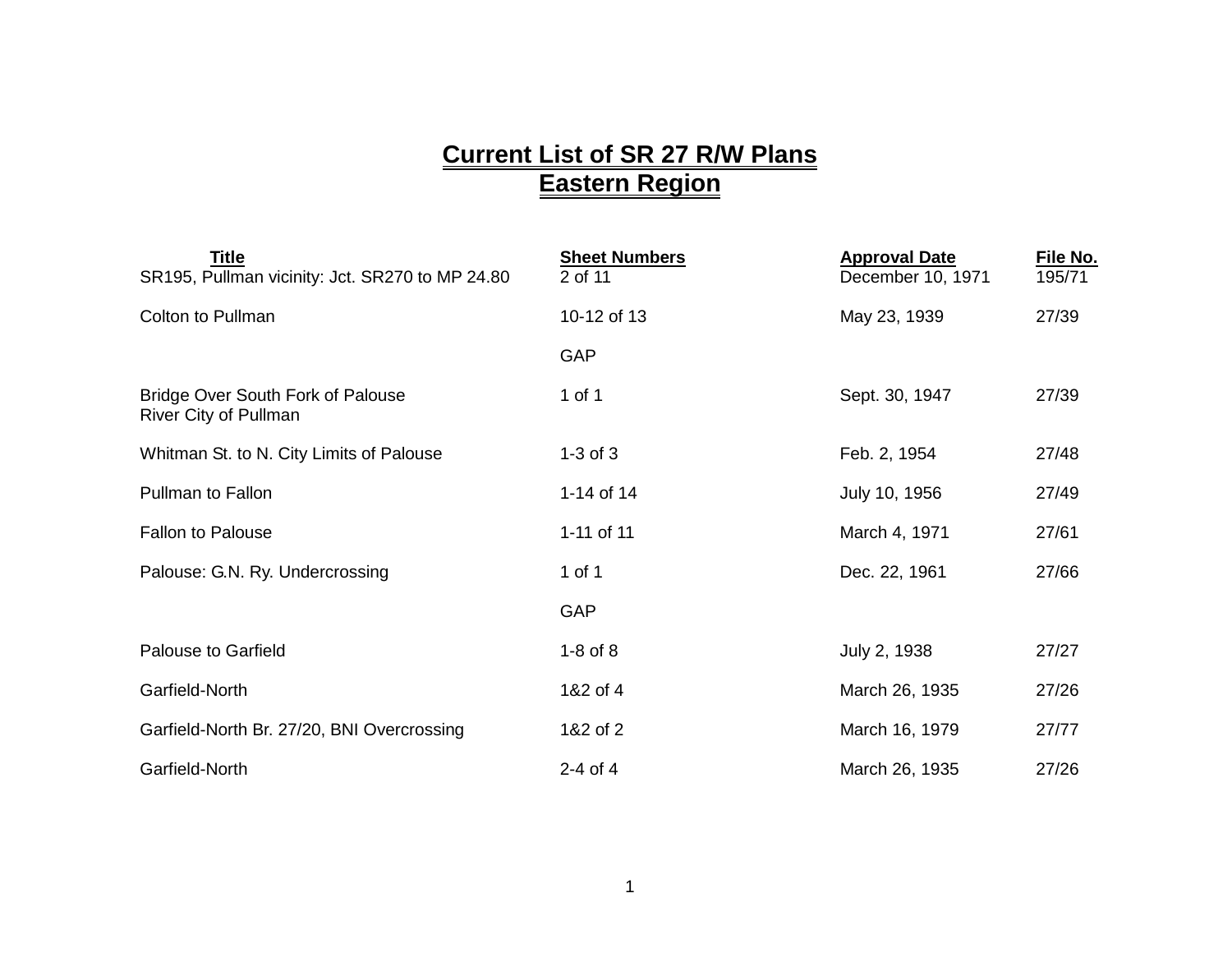| <b>Garfield to Oakesdale</b>                    | $1-5$ of $5$ | Dec. 12, 1933                          | 27/25 |
|-------------------------------------------------|--------------|----------------------------------------|-------|
| Oakesdale - - South                             | $1-3$ of $3$ | Oct. 2, 1934                           | 27/24 |
|                                                 | GAP          |                                        |       |
| Oakesdale: McCoy Creek Bridge Detour            | 1 of 1       | May 14, 1963                           | 27/65 |
|                                                 | GAP          |                                        |       |
| Tekoa-Oakesdale Road                            | $1-3$ of $8$ | April 1927                             | 27/67 |
| Seaburg Road to Pine Creek Vicinity             | 1-4 of $4$   | Approved and Adopted<br>August 2, 2007 | 27/98 |
| Tekoa-Oakesdale Road                            | 4-8 of 8     | April 1927                             | 27/67 |
|                                                 | GAP          |                                        |       |
| Tekoa: Hangman Cr. Br. No. 27/37 and Approaches | 1 of 1       | Feb. 24, 1978                          | 27/72 |
|                                                 | <b>GAP</b>   |                                        |       |
| Tekoa to Spokane County Line                    | 1 & 2 of 2   | May 2, 1950                            | 27/41 |
| Tekoa to Spokane County                         | 1 & 2 of 2   | May 1917                               | 27/68 |
| Fairfield-Latah Road                            | $1$ of $5$   | Feb. 27, 1920                          | 27/6  |
| Tilma to Latah                                  | 1 of 1       | Oct. 9, 1951                           | 27/40 |
| Fairfield-Latah Road                            | 1 & 2 of 5   | Feb. 20, 1920                          | 27/6  |
| Fairfield-South                                 | 1-4 of $4$   | April 16, 1940                         | 27/29 |